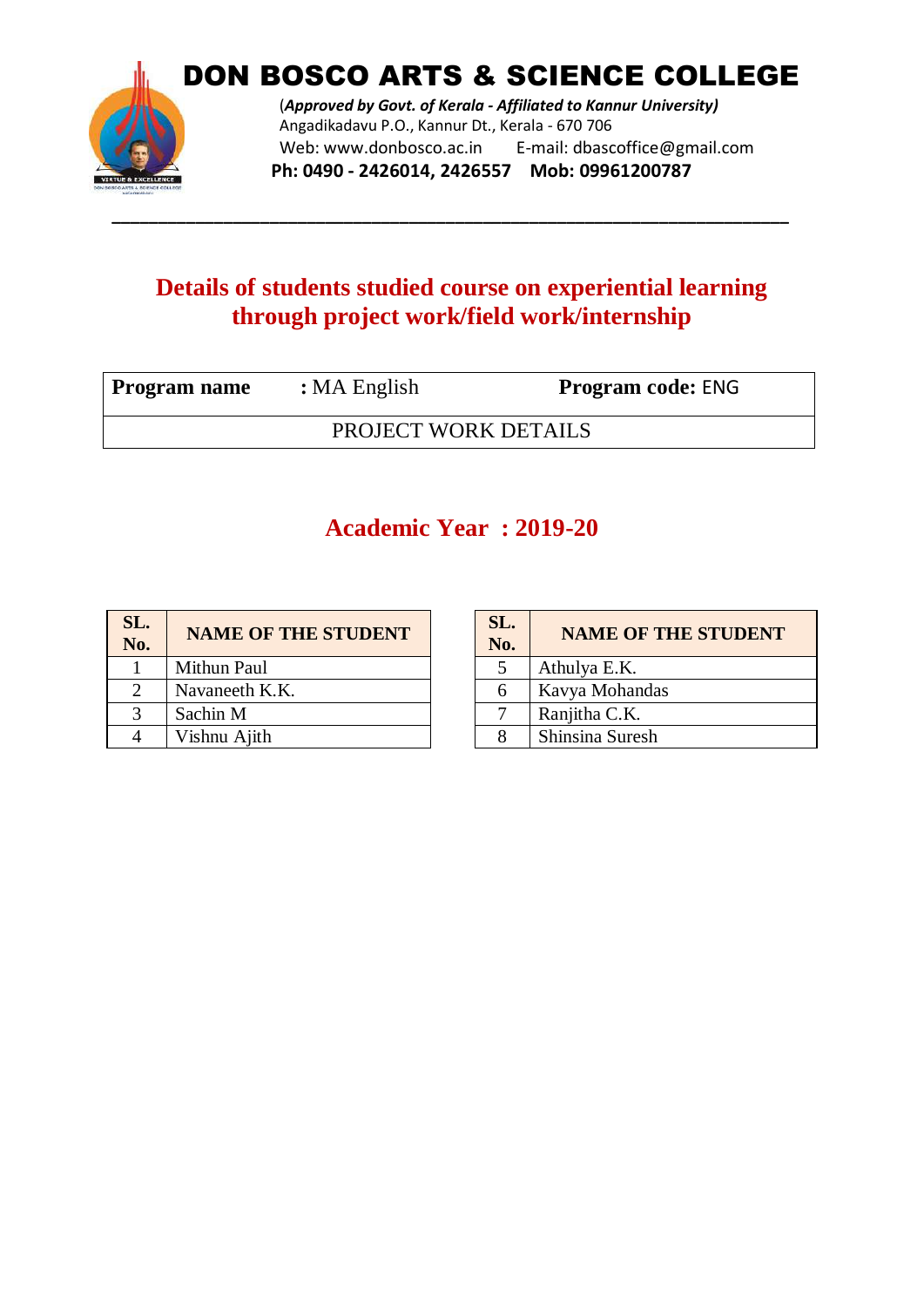#### **Academic Year : 2018-19**

| SL.<br>No. | <b>NAME OF THE STUDENT</b> | SL.<br>No. | <b>NAME OF THE STUDENT</b> |
|------------|----------------------------|------------|----------------------------|
|            | Anagha Babu P k            | 6          | Jeslin K Sebastian         |
|            | Arifa Nasreen K U          |            | Labeeba Basheer            |
| 3          | Cinju Bos                  |            | Melbin Sebastian           |
|            | Clarit George              | 9          | Risalath K V               |
|            | Helna Joseph               | 10         | Sree Harsha Sree Hari      |

| SL.<br>No. | <b>NAME OF THE STUDENT</b> |
|------------|----------------------------|
| 6          | Jeslin K Sebastian         |
|            | Labeeba Basheer            |
| 8          | Melbin Sebastian           |
| Q          | Risalath K V               |
| 10         | Sree Harsha Sree Hari      |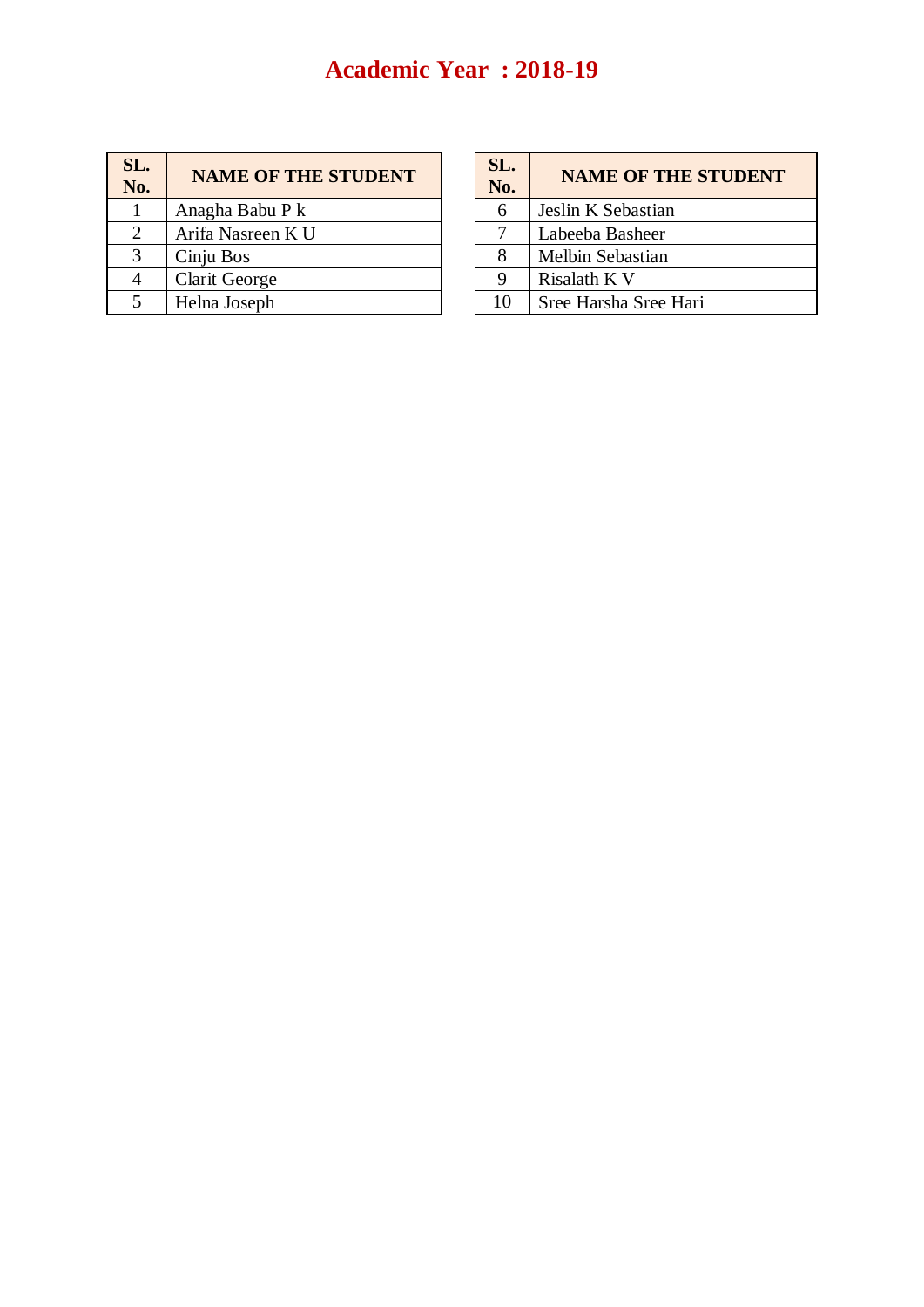# **Academic Year : 2017-18**

| SL.<br>No.     | <b>NAME OF THE STUDENT</b> | SL.<br>No. | <b>NAME OF</b>       |
|----------------|----------------------------|------------|----------------------|
| 1              | Anoop Joseph               | 9          | Ashna Joshy          |
| 2              | <b>Augustin Mathew</b>     | 10         | Neena Joseph         |
| 3              | Vishnu Prasad              | 11         | Neethu Thomas        |
| $\overline{4}$ | Amala Joseph               | 12         | <b>Reshma Mathew</b> |
| 5              | <b>Angel Mary Mathew</b>   | 13         | Sony Kurian          |
| 6              | Anjaly Mercy Jose          | 14         | Sreeshma M           |
| 7              | Anju Roy                   | 15         | Sujata Kamthong      |
| 8              | Archana R P                | 16         | Suvarna A            |

| SL.<br>No. | <b>NAME OF THE STUDENT</b> |
|------------|----------------------------|
| 9          | Ashna Joshy                |
| 10         | Neena Joseph               |
| 11         | Neethu Thomas              |
| 12         | <b>Reshma Mathew</b>       |
| 13         | Sony Kurian                |
| 14         | Sreeshma M                 |
| 15         | Sujata Kamthong            |
| 16         | Suvarna A                  |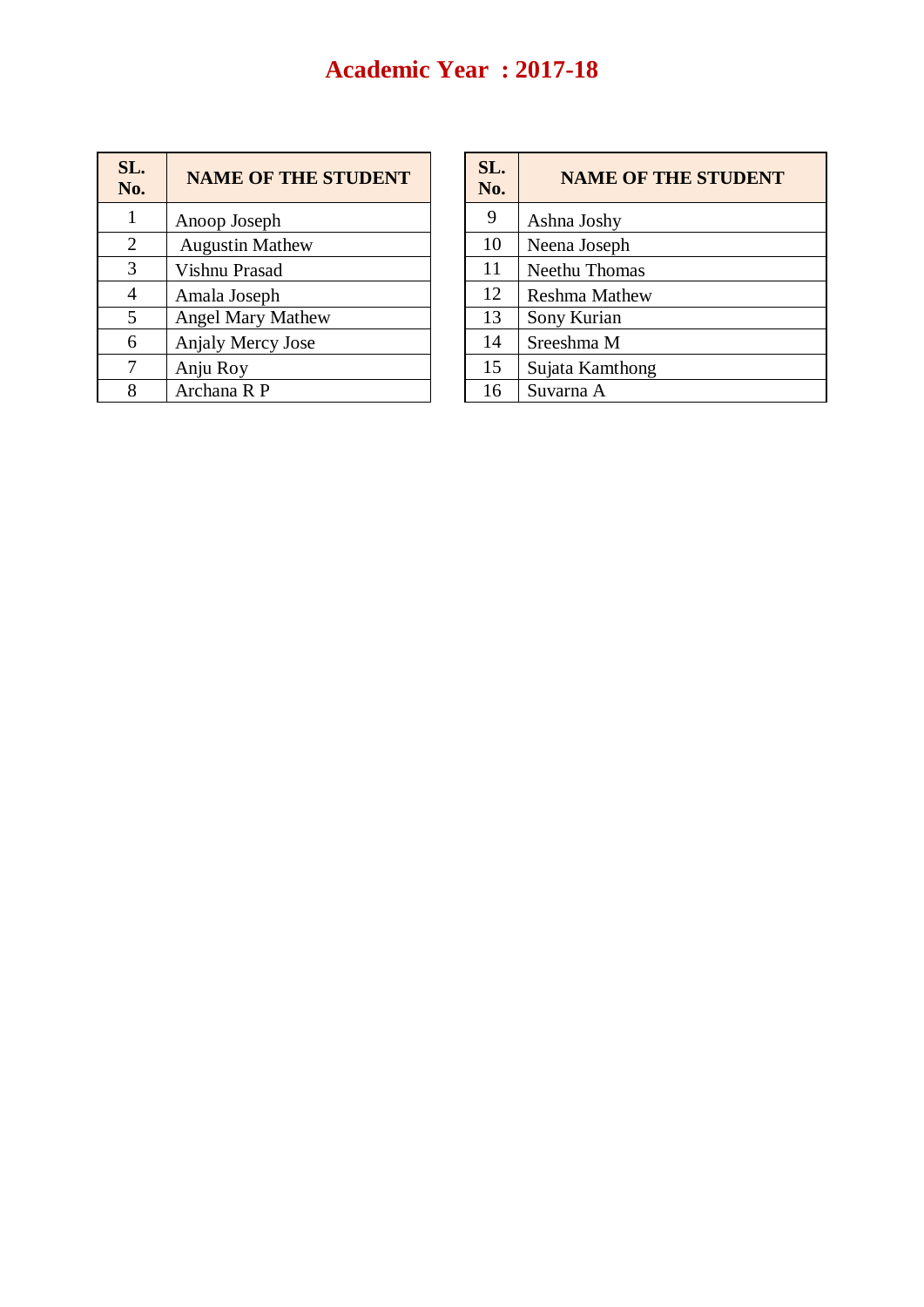# **Academic Year : 2016-17**

| SL.<br>No. | <b>NAME OF THE STUDENT</b> | SL.<br>No.    | <b>NAME OF</b>       |
|------------|----------------------------|---------------|----------------------|
|            | <b>Gracious George</b>     | 8             | Kajal Nambiar        |
| 2          | Mishab V P                 | 9             | Karishma John        |
| 3          | <b>Robin Mathew</b>        | 10            | Riya Reji            |
| 4          | Shino Thomas               | <sup>11</sup> | Snija Sajan          |
| 5          | Anju Joseph                | 12            | <b>Steffy Mathew</b> |
| 6          | Aswin Sruthimol Sasi       | 13            | Vipina K V           |
|            | Jyothi Jose                |               |                      |

| SL.<br>No. | <b>NAME OF THE STUDENT</b> |
|------------|----------------------------|
| 8          | Kajal Nambiar              |
| 9          | Karishma John              |
| 10         | Riya Reji                  |
| 11         | Snija Sajan                |
| 12         | <b>Steffy Mathew</b>       |
| 13         | Vipina K V                 |
|            |                            |